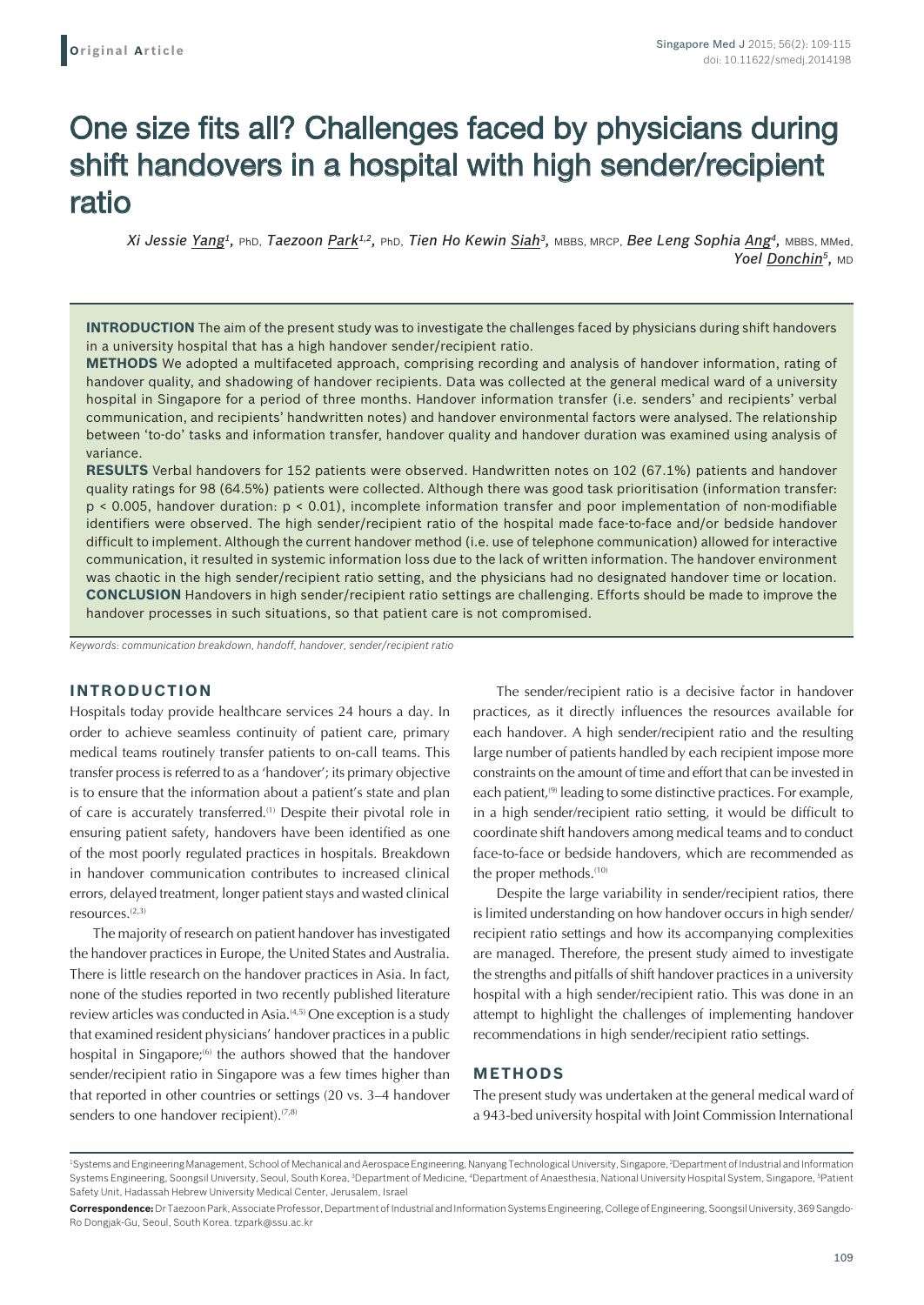accreditation in Singapore. We adopted a multifaceted approach, which included: (a) recording and analysis of handover conversations and handover notes; (b) evaluation of the quality of the handover; and (c) shadowing of handover recipients.

At the time of the study, the Department of Medicine ran a shift system with a total of three handovers daily (dayevening, evening-night and night-day handovers). Starting from 1730 hours, approximately 20 primary medical teams transferred inpatients to one evening on-call team. The evening on-call team finished their shift at 2230 hours and handed the inpatients over to two night on-call teams. The night on-call teams completed the shift by transferring the inpatients back to the primary teams at 0800 hours the next morning.

Each primary medical team and on-call team consisted of one consultant, one registrar, one medical officer (MO) and one or two house officers (HOs). The majority of the handovers between the two shifts were performed between two MOs and occasionally, between a registrar and an MO. The common handover method adopted by the MOs/registrars was telephone communication. The handover sender would call the handover recipient prior to the change of shift, and the handover recipient would usually write down critical patient information on a blank piece of paper and carry it around during the shift. The day-evening handover was identified by the department as the most problematic, due to the high sender/recipient ratio. Therefore, the present study focused on only the day-evening handover.

Data collection was conducted from 1730 hours to 1900 hours on weekdays, over a three-month period. When a participant was on evening call, we provided the person with a smart phone, through which handover conversations were recorded and time stamped. After each handover call, the participant was requested to rate the handover quality on a 5-point Likert scale (1: very poor, 5: excellent) and to share their handwritten notes. Submission of the handover quality ratings and notes was voluntary, and the participant may opt out for any reason. A human factors researcher shadowed the participants during the time of handover and collected information regarding the handover (e.g. handover location and the level of ambient noise) on a shadowing log file. Due to the exploratory nature of the present study, no formal sample size calculation was undertaken. Instead, at least 20 handover sessions over 20 days was expected to provide enough data points, in accordance with benchmarks of past studies.(8,11,12)

The Domain-Specific Review Boards of the National Healthcare Group, Singapore, approved the present study and all participants gave their informed consent. A panel of subject matter experts (SMEs), comprising two consultants and one registrar, was formed to guide the study and provide medical input. Prior to data analysis, the registrar from the SME panel reviewed the handover recordings and handwritten notes, and removed all identifiable information, including the patient name and identity card number.

The main outcome measures were coverage of patient information, quality of the handover, and handover duration, time and location. As a first step of data analysis, we developed

| Table I. Coding scheme for patient information. |  |
|-------------------------------------------------|--|
|-------------------------------------------------|--|

| <b>Main category</b>              | <b>Subcategory</b>                                                       |  |  |  |
|-----------------------------------|--------------------------------------------------------------------------|--|--|--|
| <b>Physician identity</b>         | • Medical officer's subspecialty                                         |  |  |  |
|                                   | • Medical officer's name                                                 |  |  |  |
|                                   | • Registrar's name                                                       |  |  |  |
|                                   | • Consultant's name                                                      |  |  |  |
| <b>Patient identity</b>           | • Ward/bed no.                                                           |  |  |  |
|                                   | · Patient's identification no.                                           |  |  |  |
|                                   | • Patient's name                                                         |  |  |  |
|                                   | • Patient's age                                                          |  |  |  |
|                                   | • Patient's race                                                         |  |  |  |
|                                   | • Patient's gender                                                       |  |  |  |
| <b>Medical history</b>            | • Premorbid status                                                       |  |  |  |
|                                   | · Past medical history, including long-term<br>illness                   |  |  |  |
|                                   | • Allergies                                                              |  |  |  |
| <b>Diagnosis</b>                  | • Time of admission                                                      |  |  |  |
|                                   | • Reason for hospitalisation/chief complaint                             |  |  |  |
|                                   | • Primary/working diagnosis                                              |  |  |  |
| <b>Current condition</b>          | • Patient progress/current condition                                     |  |  |  |
|                                   | • Active problem list                                                    |  |  |  |
| <b>Tests and</b><br>consultations | • Diagnostic tests performed during<br>hospitalisation and their results |  |  |  |
|                                   | • Pending tests                                                          |  |  |  |
|                                   | • Consultations by subspecialty or other<br>departments and the results  |  |  |  |
|                                   | • Pending consultation/referral letter                                   |  |  |  |
| <b>Medication</b>                 | • Active medications/treatments                                          |  |  |  |
| <b>Primary team</b>               | • Short-term plan (for the next 6–24 hr)                                 |  |  |  |
| management plan                   | • Long-term plan                                                         |  |  |  |
|                                   | • Code status                                                            |  |  |  |
| <b>Cross-covering</b><br>task     | • Explicit 'to-do' list for cross-covering<br>doctors                    |  |  |  |
|                                   | • 'What-if' plans for cross-covering doctors<br>in case of abnormality   |  |  |  |
| Psychosocial<br>concerns          | • Psychosocial concerns (e.g. concerns of<br>the patient's family)       |  |  |  |

a coding scheme to categorise the various types of patient information. The coding scheme developed was based on four recently published coding systems.<sup>(8,11-13)</sup> It was further refined by the SME panel, resulting in 10 main categories and 29 subcategories (Table I).

The handover recordings were transcribed using the Transcriber® software (http://trans.sourceforge.net/). For the purpose of coding the communication transcripts and handwritten notes, the registrar from the SME panel trained the human factors researcher on how to classify patient information. An information category was considered to have been addressed in the discussion if the participants made comments belonging to that category. For example, the comment, "No, we did not perform a CT brain scan" was regarded as a discussion on 'diagnostic tests performed and their results', even though the test was not performed. The registrar and human factors researcher each independently coded a set of 30 randomly selected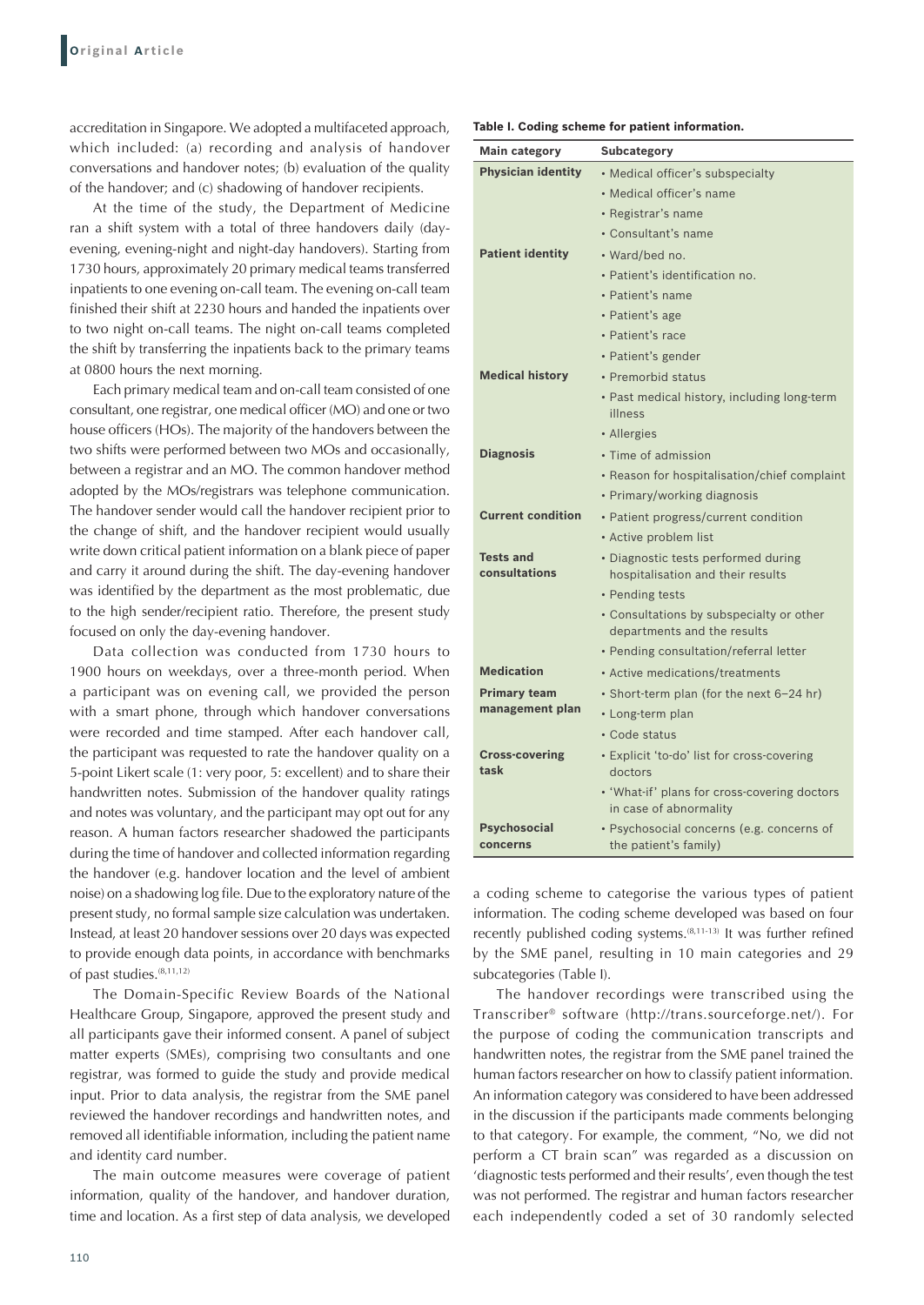**Table II. Verbal information transfer between primary team physicians (i.e. the senders) and on‑call physicians (i.e. the recipients) for 152 patients.**

| No. (%)<br><b>Category</b>                   |                                                  |                                                          |                                                 |                                                        |
|----------------------------------------------|--------------------------------------------------|----------------------------------------------------------|-------------------------------------------------|--------------------------------------------------------|
|                                              | <b>Information</b><br>exchanged in<br>a handover | <b>Information</b><br>voluntarily<br>delivered by sender | <b>Information</b><br>initiated by<br>recipient | <b>Information</b><br>further required<br>by recipient |
| <b>Physician identity</b>                    |                                                  |                                                          |                                                 |                                                        |
| Medical officer's subspecialty               | 20(13.2)                                         | 20(13.2)                                                 | 0(0.0)                                          | 0(0.0)                                                 |
| Medical officer's name                       | 81 (53.3)                                        | 81 (53.3)                                                | 0(0.0)                                          | 0(0.0)                                                 |
| Registrar's name                             | 7(4.6)                                           | 4(2.6)                                                   | 3(2.0)                                          | 0(0.0)                                                 |
| Consultant's name                            | 1(0.7)                                           | 1(0.7)                                                   | 0(0.0)                                          | 0(0.0)                                                 |
| <b>Patient identity</b>                      |                                                  |                                                          |                                                 |                                                        |
| Ward/bed no.                                 | 152 (100.0)                                      | 145 (95.4)                                               | 7(4.6)                                          | 2(1.3)                                                 |
| Patient's identification no.                 | 12(7.9)                                          | 9(5.9)                                                   | 3(2.0)                                          | 0(0.0)                                                 |
| Patient's name                               | 20(13.2)                                         | 16(10.5)                                                 | 4(2.6)                                          | 0(0.0)                                                 |
| Patient's age                                | 56 (36.8)                                        | 54 (35.5)                                                | 2(1.3)                                          | 0(0.0)                                                 |
| Patient's race                               | 17(11.2)                                         | 17(11.2)                                                 | 0(0.0)                                          | 0(0.0)                                                 |
| Patient's gender                             | 102(67.1)                                        | 102(67.1)                                                | 0(0.0)                                          | 0(0.0)                                                 |
| <b>Medical history</b>                       |                                                  |                                                          |                                                 |                                                        |
| Premorbid status                             | 11(7.2)                                          | 10(6.6)                                                  | 1(0.7)                                          | 0(0.0)                                                 |
| Past medical history                         | 66 (43.4)                                        | 63 (41.4)                                                | 3(2.0)                                          | 0(0.0)                                                 |
| Allergies                                    | 4(2.6)                                           | 3(2.0)                                                   | 1(0.7)                                          | 0(0.0)                                                 |
| <b>Diagnosis</b>                             |                                                  |                                                          |                                                 |                                                        |
| Time of admission                            | 23(15.1)                                         | 22(14.5)                                                 | 1(0.7)                                          | 0(0.0)                                                 |
| Reason for hospitalisation                   | 73 (48.0)                                        | 72 (47.4)                                                | 1(0.7)                                          | 2(1.3)                                                 |
| Primary/working diagnosis                    | 114 (75.0)                                       | 114 (75.0)                                               | 0(0.0)                                          | 8(5.3)                                                 |
| <b>Current condition</b>                     |                                                  |                                                          |                                                 |                                                        |
| Patient progress/current condition           | 89 (58.6)                                        | 74 (48.7)                                                | 15(9.9)                                         | 18(11.8)                                               |
| Active problem list                          | 73 (48.0)                                        | 73 (48.0)                                                | 0(0.0)                                          | 3(2.0)                                                 |
| <b>Tests and consultations</b>               |                                                  |                                                          |                                                 |                                                        |
| Diagnostic tests performed and their results | 75 (49.3)                                        | 69 (45.4)                                                | 6(3.9)                                          | 10(6.6)                                                |
| Pending tests                                | 73 (48.0)                                        | 72 (47.4)                                                | 1(0.7)                                          | 10(6.6)                                                |
| <b>Consultations performed</b>               | 9(5.9)                                           | 7(4.6)                                                   | 2(1.3)                                          | 0(0.0)                                                 |
| Pending consultation                         | 29(19.1)                                         | 29(19.1)                                                 | 0(0.0)                                          | 1(0.7)                                                 |
| <b>Medication</b>                            |                                                  |                                                          |                                                 |                                                        |
| Active medications/treatments                | 82 (53.9)                                        | 72 (47.4)                                                | 10(6.6)                                         | 19(12.5)                                               |
| Primary team management plan                 |                                                  |                                                          |                                                 |                                                        |
| Short-term plan                              | 50 (32.9)                                        | 46 (30.3)                                                | 4(2.6)                                          | 2(1.3)                                                 |
| Long-term plan                               | 1(0.7)                                           | 1(0.7)                                                   | 0(0.0)                                          | 0(0.0)                                                 |
| Code status                                  | 25(16.4)                                         | 19(12.5)                                                 | 6(3.9)                                          | 1(0.7)                                                 |
| <b>Cross-covering task</b>                   |                                                  |                                                          |                                                 |                                                        |
| 'To-do' list                                 | 138 (90.8)                                       | 131 (86.2)                                               | 7(4.6)                                          | 7(4.6)                                                 |
| 'What-if' plan                               | 75 (49.3)                                        | 66 (43.4)                                                | 9(5.9)                                          | 12(7.9)                                                |
| <b>Psychosocial concerns</b>                 | 11(7.2)                                          | 10 (6.6)                                                 | 1(0.7)                                          | 0(0.0)                                                 |

transcripts, and the inter-rater reliability $(14)$  between the two coders revealed a high consistency ( $k = 0.852$ ). The rest of the transcripts and handwritten notes were subsequently evaluated by the human factors researcher.

In the second step of our data analysis, each patient information item was coded according to the person who initiated the transfer of that item. 'Information voluntarily delivered by sender' was information that was voluntarily transferred by a primary team physician to an on-call physician. 'Information initiated by recipient' was information that was obtained through the prompting of an on-call physician, and not delivered voluntarily by the primary team physician. These two types of information were mutually exclusive and their sum equalled to 'information exchanged in a handover'. 'Information further required by recipient' was information that an on-call physician further required, after voluntary information was delivered by a primary team physician (Table II). In the final step of our data analysis, the shadowing log files were analysed following a grounded theory approach, $(15)$  to categorise the environmental factors.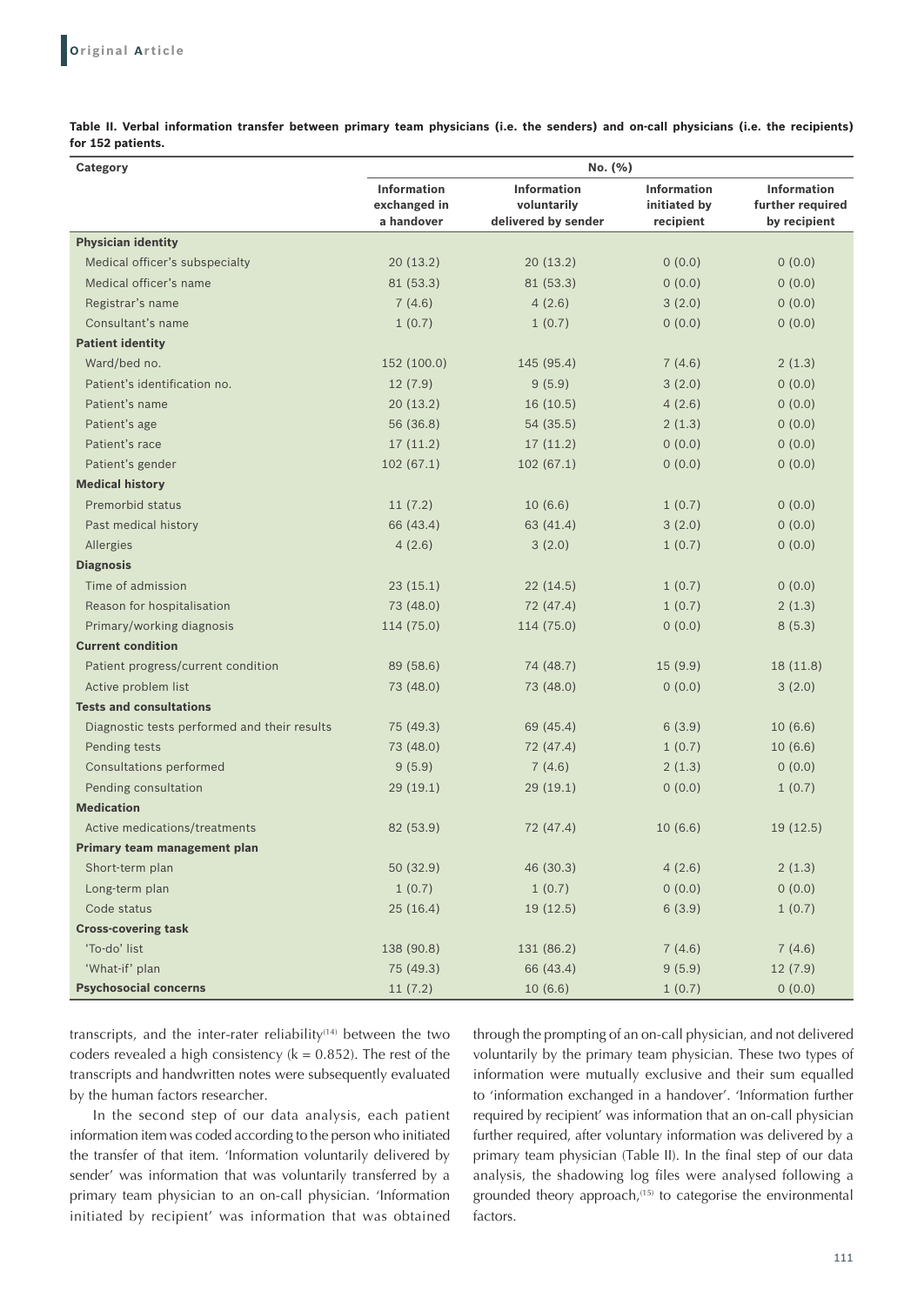# **RESULTS**

A total of 23 physicians (all MOs; 14 female and 9 male) participated in the present study. The mean duration of their experience as MOs was  $2.5 \pm 1.2$  (range 0.5–4) years and their mean age was  $27.3 \pm 2.0$  (range 24–33) years. Over the duration of the study, 96 handover calls covering 152 patient cases were recorded. Handover quality ratings were collected for the handovers of 98 (64.5%) patients and handwritten notes were collected for the handover of 102 (67.1%) patients. To examine the information transfer during the handovers, we analysed the coverage of each information category in: (a) the senders' and recipients' verbal communication; and (b) the recipients' written handover notes.

Table II shows the frequency of each information category in the senders' and recipients' verbal communication. Only information regarding the subcategory, ward/bed number, was exchanged for all 152 patient cases. Other subcategories of information that were exchanged frequently were 'to-do' list (90.8%), primary/ working diagnosis (75.0%), patient's gender (67.1%), patient progress/current condition (58.6%), active medications/treatments (53.9%), medical officer's name (53.3%), 'what-if' plan (49.3%), and diagnostic test performed and their results (49.3%).

The primary team physicians initiated the majority of the discussions. Five subcategories of information were voluntarily delivered in more than half of the cases – ward/bed number (95.4%), 'to-do' list (86.2%), primary/working diagnosis (75.0%), patient's gender (67.1%) and medical officer's name (i.e. the sender) (53.3%). The on-call physicians commonly initiated questions related to patient progress/current condition (9.9%), active medications/treatments (6.6%), 'what-if' plan (5.9%) and 'to-do' list (4.6%). The subcategories that on-call physicians frequently requested further information included active medications/treatments (12.5%), patient progress/current condition (11.8%), 'what-if' plan (7.9%), diagnostic tests performed and their results (6.6%), pending tests (6.6%), primary/ working diagnosis (5.3%) and 'to-do' list (4.6%).

Table III lists the frequency of each information category in the on-call physicians' handwritten notes. Only one information item, ward/bed number, was written down by the on-call physicians for every patient. The following information items were also frequently written down by the on-call physicians: 'to-do' list (79.4%), primary/working diagnosis (54.9%), reason for hospitalisation (37.3%), past medical history (34.3%), pending tests (27.5%), active problem list (25.5%), active medications/ treatments (25.5%) and patient progress/current condition (23.5%).

In-depth analysis of the tasks in the 'to-do' list showed that there were five major types of tasks: (a) review sick patients ( $n = 42$ , 27.6%); (b) trace diagnostic test results ( $n = 71$ , 46.7%); (c) trace referral letter replies (i.e. a primary team physician referred a patient to another staff) ( $n = 15$ , 9.9%); (d) note for patients (i.e. a primary team physician informed an on-call physician of patients with a high possibility of deteriorating during the on-call period)  $(n = 17, 11.2\%)$ ; and (e) others  $(n = 7, 4.6\%)$ . 'Others' included tasks related to administrative matters, such as obtaining a signature from the patient. There were 13 cases without an explicit statement **Table III. Information recorded in the handwritten notes of the on‑call physicians for 102 patients.**

| Category                                     | No. (%)     |
|----------------------------------------------|-------------|
| <b>Physician identity</b>                    |             |
| Medical officer's subspecialty               | 1(1.0)      |
| Medical officer's name                       | 1(1.0)      |
| Registrar's name                             | 1(1.0)      |
| Consultant's name                            | 0(0.0)      |
| <b>Patient identity</b>                      |             |
| Ward/bed no.                                 | 102 (100.0) |
| Patient's identification no.                 | 3(2.9)      |
| Patient's name                               | 3(2.9)      |
| Patient's age                                | 20(19.6)    |
| Patient's race                               | 5(4.9)      |
| Patient's gender                             | 20(19.6)    |
| <b>Medical history</b>                       |             |
| Premorbid status                             | 1(1.0)      |
| Past medical history                         | 35(34.3)    |
| Allergies                                    | 2(2.0)      |
| <b>Diagnosis</b>                             |             |
| Time of admission                            | 1(1.0)      |
| Reason for hospitalisation                   | 38 (37.3)   |
| Primary/working diagnosis                    | 56 (54.9)   |
| <b>Current condition</b>                     |             |
| Patient progress/current condition           | 24(23.5)    |
| Active problem list                          | 26(25.5)    |
| <b>Tests and consultations</b>               |             |
| Diagnostic tests performed and their results | 24(23.5)    |
| Pending tests                                | 28 (27.5)   |
| Consultations performed                      | 2(2.0)      |
| Pending consultation                         | 10 (9.8)    |
| <b>Medication</b>                            |             |
| Active medications/treatments                | 26(25.5)    |
| Primary team management plan                 |             |
| Short-term plan                              | 16 (15.7)   |
| Long-term plan                               | 0(0.0)      |
| Code status                                  | 9(8.8)      |
| <b>Cross-covering task</b>                   |             |
| 'To-do' list                                 | 81 (79.4)   |
| 'What-if' plan                               | 29(28.4)    |
| <b>Psychosocial concerns</b>                 | 0(0.0)      |

regarding the 'to do' tasks; these cases were classified based on the other information discussed during the handover conversation.

As it was postulated that information transfer, handover duration and handover quality may differ across the different task types, we tabulated the number of information categories exchanged, the handover duration and the handover quality rating per handover, for each task type (Table IV). The mean rate of information exchange was 9.8 categories of information per handover. The primary team physicians voluntarily delivered a mean of 9.2 categories of information per handover, while the on-call physicians prompted a mean of 0.6 categories of information per handover. The mean number of categories where further information was required was 0.6 and the mean number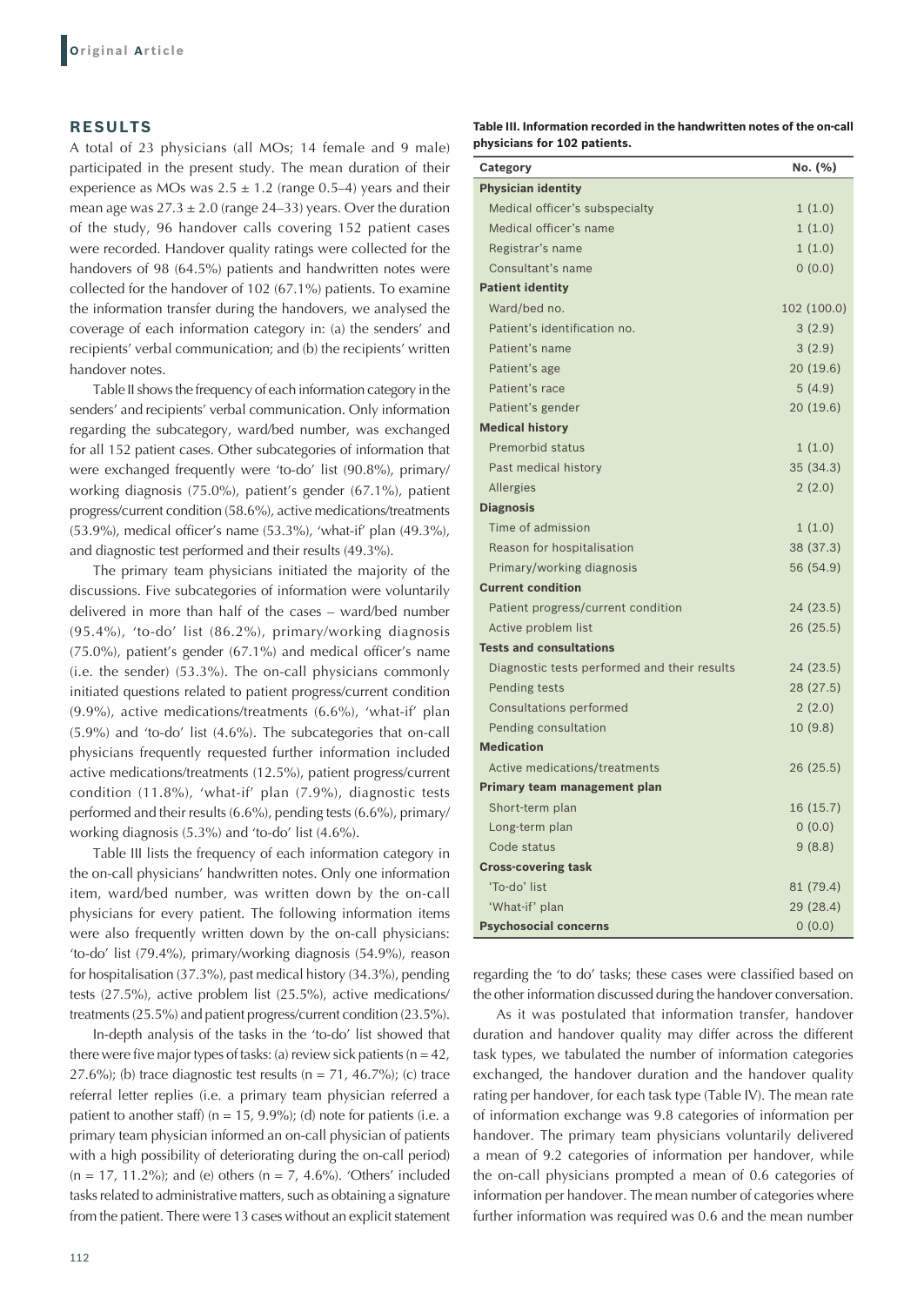| <b>Parameter</b>                                | Mean ± standard deviation |                                |                                  |                                         |                      |               |
|-------------------------------------------------|---------------------------|--------------------------------|----------------------------------|-----------------------------------------|----------------------|---------------|
|                                                 | All                       | <b>Review sick</b><br>patients | <b>Trace</b><br>diagnostic tests | <b>Trace referral</b><br><b>letters</b> | Note for<br>patients | <b>Others</b> |
| Information exchanged $(n = 152)$               | $9.8 \pm 3.2$             | $11.9 \pm 2.7$                 | $9.0 \pm 2.8$                    | $9.5 \pm 3.6$                           | $9.1 \pm 2.1$        | $7.6 \pm 4.4$ |
| Information voluntarily delivered ( $n = 152$ ) | $9.2 \pm 3.0$             | $10.9 \pm 2.8$                 | $8.6 \pm 2.7$                    | $8.8 \pm 3.1$                           | $8.8 \pm 1.9$        | $7.4 \pm 4.3$ |
| Information initiated ( $n = 152$ )             | $0.6 \pm 0.9$             | $1.0 \pm 1.2$                  | $0.4 \pm 0.8$                    | $0.7 \pm 0.8$                           | $0.4 \pm 0.6$        | $0.1 \pm 0.4$ |
| Information further required ( $n = 152$ )      | $0.6 \pm 0.8$             | $1.0 \pm 0.9$                  | $0.6 \pm 0.9$                    | $0.0 \pm 0.0$                           | $0.5 \pm 0.6$        | $0.1 \pm 0.4$ |
| Information written down $(n = 102)$            | $5.5 \pm 2.1$             | $6.6 \pm 2.2$                  | $5.1 \pm 1.9$                    | $5.8 \pm 2.0$                           | $5.3 \pm 2.2$        | $3.2 \pm 1.5$ |
| Duration for each case (s) $(n = 152)$          | $80 \pm 51$               | $106 \pm 53$                   | $68 \pm 43$                      | $75 \pm 62$                             | $78 \pm 53$          | $50 \pm 27$   |
| Handover quality* $(n = 98)$                    | $3.6 \pm 0.8$             | $3.7 \pm 0.8$                  | $3.4 \pm 0.9$                    | $3.9 \pm 1.0$                           | $4.0 \pm 0.0$        | $4.3 \pm 0.6$ |

 $*1$  = very poor,  $5$  = excellent

of categories where information was written down was 5.5. The handover of a patient took a mean duration of 80 s. The quality of the majority of handovers was perceived as good, with a mean score of 3.6 (1: very poor, 5: excellent).

One-way analysis of variance was used to examine the effect of task type on the number of information categories transferred, the handover duration and the handover quality. We found that task type significantly affected the number of information categories (a) exchanged in a handover ( $p < 0.001$ ); (b) voluntarily delivered by the sender  $(p < 0.001)$ ; (c) initiated by the recipient  $(p < 0.005)$ ; (d) further requested by the recipient  $(p < 0.005)$ ; and (e) written down by the recipient ( $p < 0.001$ ). The task type 'review sick patients' had the highest number of information categories exchanged in all the four types of information transfer, while 'others' had the lowest. In addition, there was a significant difference in the handover duration ( $p < 0.01$ ) between the task types 'review sick patients' and 'others' (the former took the longest time, while the latter took the shortest time). There was no significant difference in handover quality.

To examine the environmental factors during shift handovers, we analysed the handover call time stamps and shadowing log files. The results showed that the on-call physicians had no designated time or place for handovers. They received 34.1% of the handover calls within the first 30 minutes after their shift started, 40.8% during 1800–1830 hours and 25.0% during 1830–1900 hours. The on-call physicians received handover calls at three locations: (a) the resident room  $(42.3\%)$ ; (b) the nurse station  $(35.4\%)$ ; and  $(c)$ in transit (i.e. while the physician was moving from one place to another) (18.3%), and others (4.0%). When participants received handover calls in the nurse station or in transit, they were subject to high ambient noises. However, when they received handover calls in the resident room, they were subject to high ambient noises only occasionally. It should be noted that although the majority of handover calls were received when the on-call physicians were at the resident room/nurse station, it did not necessarily mean that they had attended to the call in the same resident room/nurse station throughout the handover period. On the contrary, the oncall physicians were constantly moving from one place to another.

#### **DISCUSSION**

The results of the present study revealed that physicians allocated their time and effort according to the severity level and care demands of patients; 'review sick patients' had the highest number of information categories transferred and the longest handover duration. This is consistent with our SME panel's opinion that the task 'review sick patients' usually involved patients with high severity, and should therefore be given priority over the other four types of tasks. It supports the hypothesis proposed by Nemeth et al,(16) which states that "*the greatest amount of attention would be paid to the patients who require the greatest amount of care*." Since the condition of patients in general medical wards are varied (from soon-to-be-discharged patients to those who are scheduled to be sent to an intensive care unit), task prioritisation is necessary for physicians to cope with the variability of care demands.

Our analysis of handover information revealed two major problems, namely poor implementation of non-modifiable patient identifiers and inadequate transfer of critical information. Despite World Health Organization's recommendation to use at least two non-modifiable patient identifiers,<sup>(17)</sup> the physicians in the present study depended mainly on one modifiable identifier, i.e. 'ward/ bed number' (100%). The coverage of 'patient's identification number' (7.9%) and 'patient's name' (13.2%) was much lower than that in previous studies. $(8,12)$  This finding is disconcerting, as patients might be moved to other locations due to reasons such as medical conditions, and therefore, the sole dependence on 'ward/bed number' would increase the risk of identification errors.

The present study also showed that even in the case of certain critical information categories, such as 'primary/working diagnosis' (75.0%) and ''to-do' list' (90.8%), the handover of patient information was not perfect. Although inadequate patient information transfer has been reported in previous studies,(18,19) it should be highlighted that this inadequacy could be exacerbated in high sender/recipient ratio settings due to tighter constraints on time and effort for each patient. This is observed in the mean handover duration per patient in the present study, which was conducted in a high sender/recipient setting; the duration was shorter than that reported in low sender/recipient ratio settings (80 s vs. 148 s).(12)

The Joint Commission recommends that handovers include an opportunity for questions to be asked and answered.<sup>(20)</sup> This recommendation is supported by experimental studies on technology-mediated communication; one study showed that adding interactive channels enabled conversation parties for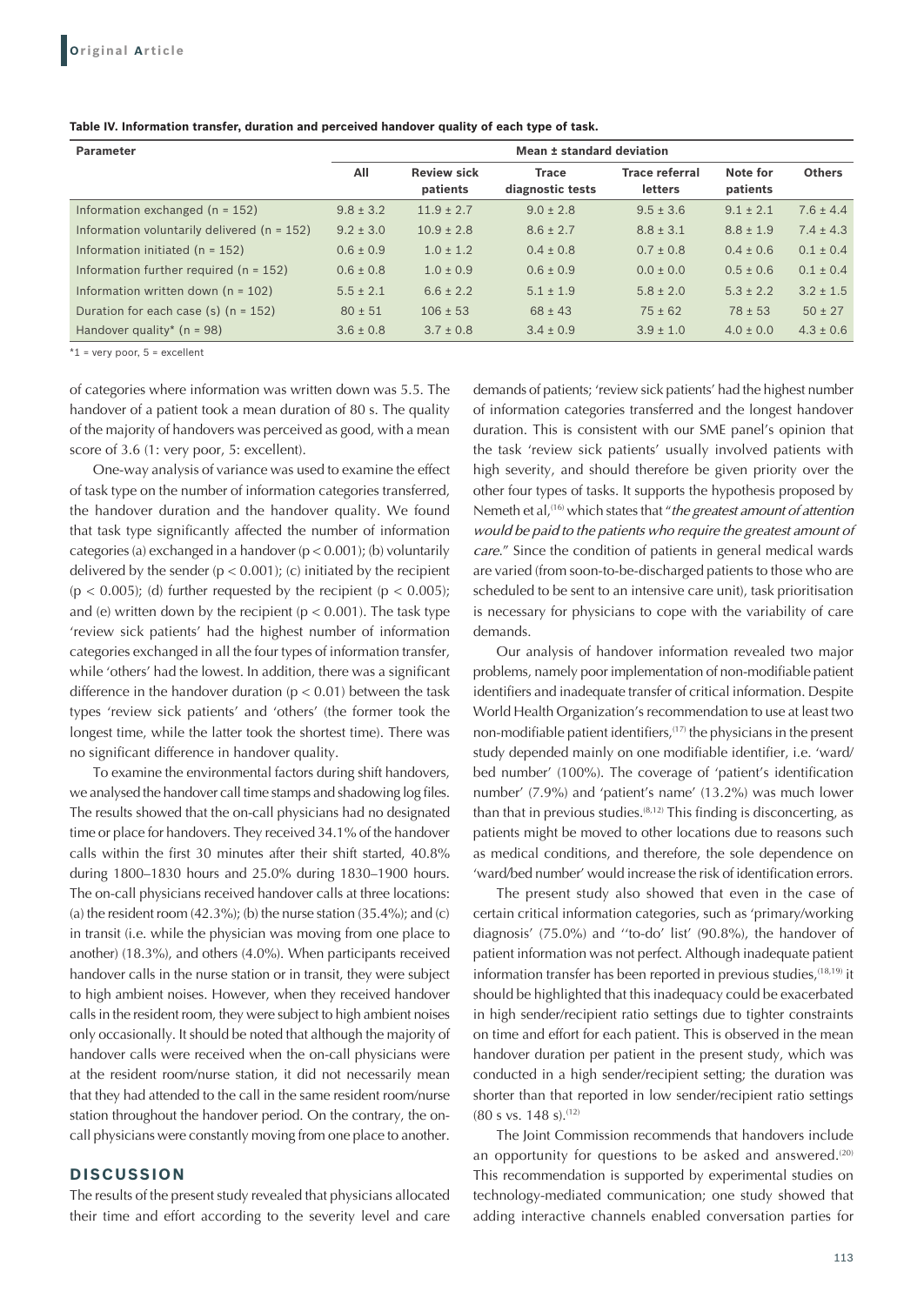clarifying doubts and suggesting alternatives, thus contributing to the participants' understanding of a situation. $(21)$  The synchronous verbal handover methods, which was adopted in the present study, enabled interaction and feedback in real time. As a result, the primary team physicians and on-call physicians worked together to build a good representation of the patient. The result is consistent with a study by Horwitz et al.<sup>(22)</sup>

Despite the advantage of synchronous feedback, the present study revealed that systemic information loss occurred in pure verbal communication. This was observed when on-call physicians transferred verbally delivered information into written notes. On average, the primary team physicians and on-call physicians discussed 9.8 information categories per patient case; however, on-call physicians wrote down an average of only 5.5 information categories out of the 9.8 delivered (Table IV). There were large discrepancies between information exchanged verbally and information written down, even for categories bearing critical patient information (e.g. 'active problem list' and ''what-if' plans'). Such discrepancies may result in a strong negative impact on handover quality and patient safety. As memory retention without written documentation is extremely low,<sup>(23,24)</sup> it is highly likely that the on-call physicians would be unable to recall information that is not written down. In other words, potentially up to 40% of the handover information communicated could be lost during the transfer of information from the primary physicians to the on-call physicians.

One potential reason is the increased mental workload required from the recipient during a handover that is conducted over the telephone. The high sender/recipient ratio in the present study made it difficult for face-to-face or bedside handovers to be conducted, thus hindering the physical transfer of written handover notes. The shortage of written handover notes increases the mental workload of on-call physicians during handovers.<sup>(25)</sup> The on-call physicians have to record down vital patient information, in addition to perceiving and understanding the transferred information, probing for more details when necessary, and synthesising all given information into an accurate mental model of the patient. Under such high mental workloads, it is not surprising that a high percentage of information is lost from the sender to the recipient during the handover.

In the present study, the physicians did not have a designated time or place for handovers. The handovers happened throughout the entire shadowing period (1730–1900 hours), and with only 35% of the handover calls received within the first 30 minutes of the start of the shift. Due to the prolonged handover period, it was not possible for the on-call physician to stay in one location or to find a conducive environment for the handover. In fact, more than half of the calls were received in a noisy environment. Interruptions, ambient noise and other distractions may work as distractors that decrease the handover quality and discourage the on-call physicians from further communication to clarify doubts.(10)

According to our SME panel, it was difficult to coordinate shift handovers among the various medical teams due to the dynamic nature of clinical work. The high sender/recipient ratio further worsened the situation, as the larger number of handover senders translates to a larger variation in handover time. The prolonged handover period made it impossible for the on-call physicians to be stationed at a specific location for the purpose of receiving handover information, as they had to spend time caring for patients.

In the present study, we investigated the handover practices in a general medical ward of a university hospital in Singapore, which has a handover sender/recipient ratio of up to 20. We identified the effective handover strategies that were adopted by physicians under the extreme condition of a high sender/ recipient ratio, as well as the vulnerabilities that were unique or exacerbated in such a setting. Alarmingly, poor implementation of non-modifiable patient identifiers and inadequate transfer of critical information were identified as the two major vulnerabilities in handover content. Despite the advantage of synchronous feedback in the use of telephone communication, the present study revealed systemic information loss in pure verbal communication. In addition, the physicians had no designated time or place for handovers.

Based on the identified deficiencies, we suggest several possible interventions for the improvement of handover quality. First, we propose the implementation of a standardised handover dataset. This would provide a structure for the handover materials, helping the handover senders to plan in advance, thus reducing the possibility of inadequate information transfer. Second, the implementation of both written and verbal handovers could reduce the information loss from handover senders to handover recipients, ensuring the intended patient information is successfully received and recorded. Third, in an effort to ensure a conductive environment for handovers, institutional enforcement may be needed to coordinate and regulate the practices.

The present study is one of the pioneering studies on shift handovers in Asia. It contributes to the medical literature through its report of handover practices in a high sender/ recipient ratio setting and its examination of the challenges of implementing existing handover recommendations in a high sender/recipient ratio setting. However, the present study was not without limitations. The findings of the present study cannot be generalised to all situations, as it is based on the practices of only one department in a single institution. However, it is likely that many hospitals in Asia have higher sender/recipient ratios than their western counterparts, largely due to the prevalent shortage of physicians.<sup>(26)</sup> In other words, the findings of the present study may be generalised to most hospitals in Asia. Another shortcoming is that the measurement of handover quality was based on subjective ratings. These ratings may have been influenced by other factors, such as the level of familiarity between the participants. However, since anonymity of evaluation was emphasised throughout the study and the submission of handover ratings was voluntary, the impact of these factors is expected to be minor.

In conclusion, clinical handover is an area deserving further research. The recommendations and solutions to address the unique challenges of shift handovers in high sender/recipient ratio settings should be evaluated in further studies.